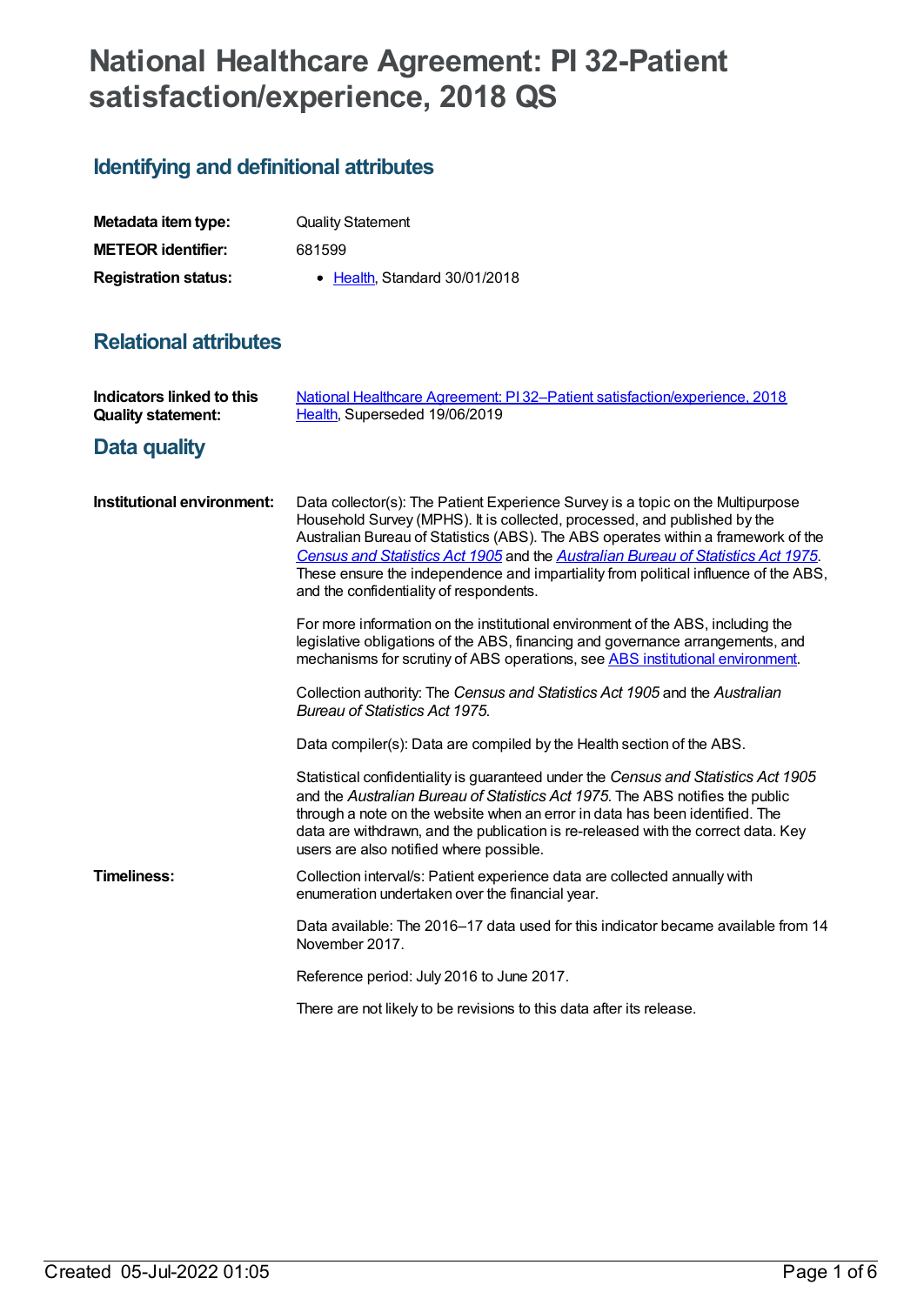| <b>Accessibility:</b> | Data are publicly available. Tables showing patients experiences with health<br>professionals are available in:                                                                                                                                                                                                                                                                                                                                                                                                                                                                                                                                                                                                                                                               |  |
|-----------------------|-------------------------------------------------------------------------------------------------------------------------------------------------------------------------------------------------------------------------------------------------------------------------------------------------------------------------------------------------------------------------------------------------------------------------------------------------------------------------------------------------------------------------------------------------------------------------------------------------------------------------------------------------------------------------------------------------------------------------------------------------------------------------------|--|
|                       | Health services: patient experiences in Australia, 2009 (ABS 2010)                                                                                                                                                                                                                                                                                                                                                                                                                                                                                                                                                                                                                                                                                                            |  |
|                       | <b>Patient experiences in Australia: summary of findings, 2010–11 (ABS 2011)</b>                                                                                                                                                                                                                                                                                                                                                                                                                                                                                                                                                                                                                                                                                              |  |
|                       | Patient experiences in Australia: summary of findings, 2011-12 (ABS 2012)                                                                                                                                                                                                                                                                                                                                                                                                                                                                                                                                                                                                                                                                                                     |  |
|                       | Patient experiences in Australia: summary of findings, 2012-13 (ABS 2013a)                                                                                                                                                                                                                                                                                                                                                                                                                                                                                                                                                                                                                                                                                                    |  |
|                       | Patient experiences in Australia: summary of findings, 2013-14 (ABS 2014)                                                                                                                                                                                                                                                                                                                                                                                                                                                                                                                                                                                                                                                                                                     |  |
|                       | Patient experiences in Australia: summary of findings, 2014–15 (ABS 2015)                                                                                                                                                                                                                                                                                                                                                                                                                                                                                                                                                                                                                                                                                                     |  |
|                       | Patient experiences in Australia: summary of findings, 2015-16 (ABS 2016)                                                                                                                                                                                                                                                                                                                                                                                                                                                                                                                                                                                                                                                                                                     |  |
|                       | Patient experiences in Australia: summary of findings, 2016-17 (ABS 2017).                                                                                                                                                                                                                                                                                                                                                                                                                                                                                                                                                                                                                                                                                                    |  |
|                       | Data for this indicator are shown by age, sex, Socio-Economic Indexes for Areas<br>(SEIFA) and remoteness.                                                                                                                                                                                                                                                                                                                                                                                                                                                                                                                                                                                                                                                                    |  |
|                       | Data are not available prior to public access.                                                                                                                                                                                                                                                                                                                                                                                                                                                                                                                                                                                                                                                                                                                                |  |
|                       | Data from this survey will also be accessible in the TableBuilder environment,<br>enabling users to create their own customised output as required. For further<br>details, refer to the <i>Microdata Entry Page</i> on the ABS website.                                                                                                                                                                                                                                                                                                                                                                                                                                                                                                                                      |  |
|                       | Supplementary data are available. Additional data from the Patient Experience<br>Survey are available upon request.                                                                                                                                                                                                                                                                                                                                                                                                                                                                                                                                                                                                                                                           |  |
|                       | Access permission/restrictions: Customised data requests may incur a charge.                                                                                                                                                                                                                                                                                                                                                                                                                                                                                                                                                                                                                                                                                                  |  |
|                       | Contact details: For more information, please call the ABS National Information and<br>Referral Service on 1300 135 070, or email client.services@abs.gov.au.                                                                                                                                                                                                                                                                                                                                                                                                                                                                                                                                                                                                                 |  |
| Interpretability:     | Context: These data were collected from a representative sample of the Australian<br>population and questions were asked in context of the year prior to the survey. The<br>data were collected over a 12-month period and therefore should minimise any<br>seasonality effects in the data.                                                                                                                                                                                                                                                                                                                                                                                                                                                                                  |  |
|                       | Other supporting information: The ABS patient experience data are published in<br>Patient experiences in Australia: summary of findings, 2016-17 (ABS 2017). This<br>publication includes explanatory and technical notes.<br>Socioeconomic status definition: The SEIFA Index of Relative Socio-economic<br>Disadvantage (IRSD) uses a broad definition of relative socio-economic<br>disadvantage in terms of people's access to material and social resources, and<br>their ability to participate in society. While SEIFA represents an average of all<br>people living in an area, it does not represent the individual situation of each<br>person. Larger areas are more likely to have greater diversity of people and<br>households.                                 |  |
|                       | Socioeconomic status derivation: The 2011 SEIFA IRSD is derived from Census<br>variables related to disadvantage, such as low income, low educational attainment,<br>unemployment, jobs in relatively unskilled occupations and dwellings without motor<br>vehicles.                                                                                                                                                                                                                                                                                                                                                                                                                                                                                                          |  |
|                       | Socioeconomic status deciles derivation: Deciles are based on an equal number<br>of areas. A score for a Statistical Area Level 1 (SA1) is created by adding together<br>the weighted characteristics of that SA1. The scores for all SA1s are then<br>standardised to a distribution where the average equals 1000 and roughly two-<br>thirds of the scores lie between 900 and 1100. The SA1s are ranked in order of<br>their score, from lowest to highest. Decile 1 contains the bottom 10% of SA1s,<br>Decile 2 contains the next 10% of SA1s and so on. Further information on SEIFA<br>can be found in the ABS technical paper Socio-Economic Indexes for Areas 2011<br>(ABS 2013b).<br>Any ambiguous or technical terms for the data are available from the Technical |  |
|                       | Note, Glossary and Explanatory Notes in Patient Experiences in Australia:<br>Summary of Findings, 2016-17 (ABS 2017).                                                                                                                                                                                                                                                                                                                                                                                                                                                                                                                                                                                                                                                         |  |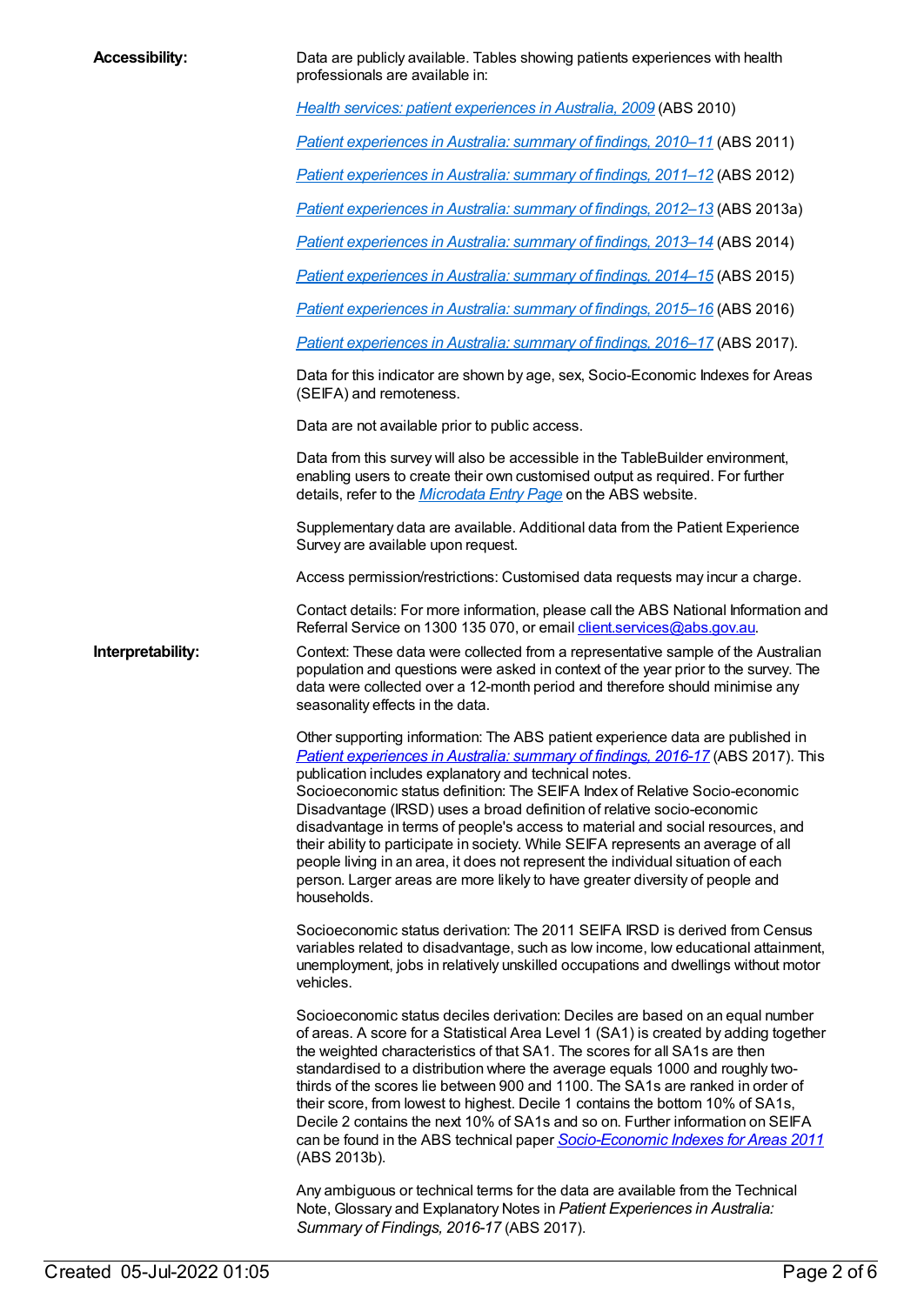**Relevance:** Level of geography: Data are available by state/territory, sex, 2011 SEIFA IRSD and 2011 remoteness (*Major cities, Inner* and *Outer Regional, Remote* and *Very remote* Australia).

Data completeness: All data are available for this indicator from this source.

Numerator/denominator source: Same data source.

Data for this indicator was collected for all persons in Australia aged 15 years and over, excluding the following people:

- members of the Australian permanent defence forces
- certain diplomatic personnel of overseas governments, customarily excluded from census and estimated population counts
- overseas residents in Australia
- members of non-Australian defence forces (and their dependents)
- people living in non-private dwellings such as hotels, university residences, boarding schools, hospitals, nursing homes, retirement homes, homes for people with disabilities, and prisons
- people living in discrete Indigenous communities.

The 2011–12 iteration of the Patient Experience Survey was the first to include households in *Very remote* areas, (although it still excluded discrete Indigenous communities). The 2016–17 iteration continues to include data from *Very remote* areas. The inclusion of *Very remote* areas will serve to improve the coverage of the estimates, particularly for the Northern Territory. Small differences evident in the Northern Territory estimates between 2010–11 and 2011–12 may in part be due to the inclusion of households in *Very remote* areas.

Data were self-reported for this indicator. Persons who were interviewed by proxy were excluded.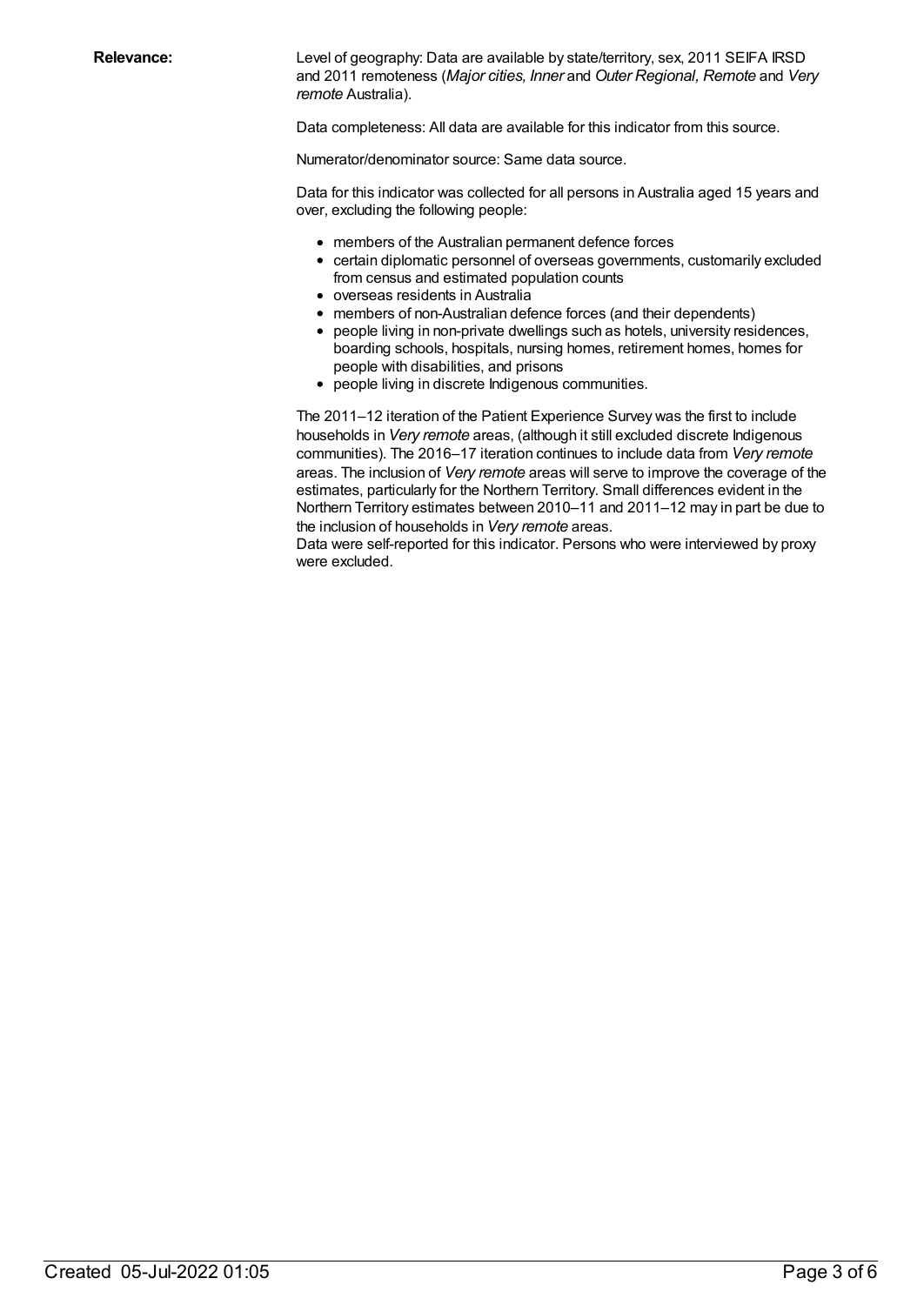**Accuracy:** Method of collection: The data were collected using Computer Assisted Interviewing (CAI), whereby responses were recorded directly onto an electronic questionnaire in a notebook computer, with interviews conducted either face-toface or over the telephone. The majority of interviews were conducted over the telephone.

> Data adjustments: Data were weighted to represent the total 'in-scope' Australian population, and was adjusted to account for confidentiality and non-response.

Sample/collection size: The sample for the 2016–17 Patient Experience Survey was 28,207 fully-responding persons.

Response rate: Response rate for the survey was 72.1%.

As data are drawn from a sample survey, the indicator is subject to sampling error, which occurs because a proportion of the population is used to produce estimates that represent the whole population. Estimates should be considered with reference to their corresponding relative standard error (RSE) of estimate and proportions should be considered with reference to their corresponding 95% margin of error (MOE) of proportion. Estimates with an RSE of estimate between 25% and 50% should be used with caution, and estimates with an RSEof estimate over 50% are considered too unreliable for general use. Proportions with an MOE of proportion greater than 10 percentage points indicate that the range in which the true population value is expected is relatively wide.

This indicator generally has acceptable levels of sampling error and provides reliable data for most breakdowns. However, data for 'other' remoteness category has MOE of proportions greater than 10 percentage points when cross classified by state. Caution should be used when interpreting these data, and, in some cases, data are not available for publication.

The data are self-reported but not attitudinal, as respondents are reporting their experiences of using the health system (in these instances, whether they waited longer than they felt acceptable to get an appointment with a GP and how satisfied they were with the service provided by their health professionals).

Explanatory footnotes are provided for each table.

Confidentiality:

As in 2013–14, 2014–15 and 2015–16, the 2016–17 data have been perturbed. This has been footnoted in the tables. Data from previous cycles (2009 to 2012– 13) have not been perturbed. Perturbation is used to minimise the risk of identifying individuals in aggregate statistics. Perturbation involves a small random adjustment of the statistics and is considered the most satisfactory technique for avoiding the release of identifiable statistics while maximising the range of information that can be released. These adjustments have a negligible impact on the underlying pattern of the statistics.

After perturbation, a given published cell value will be consistent across all tables. However, adding up cell values to derive a total will not necessarily give the same result as published totals.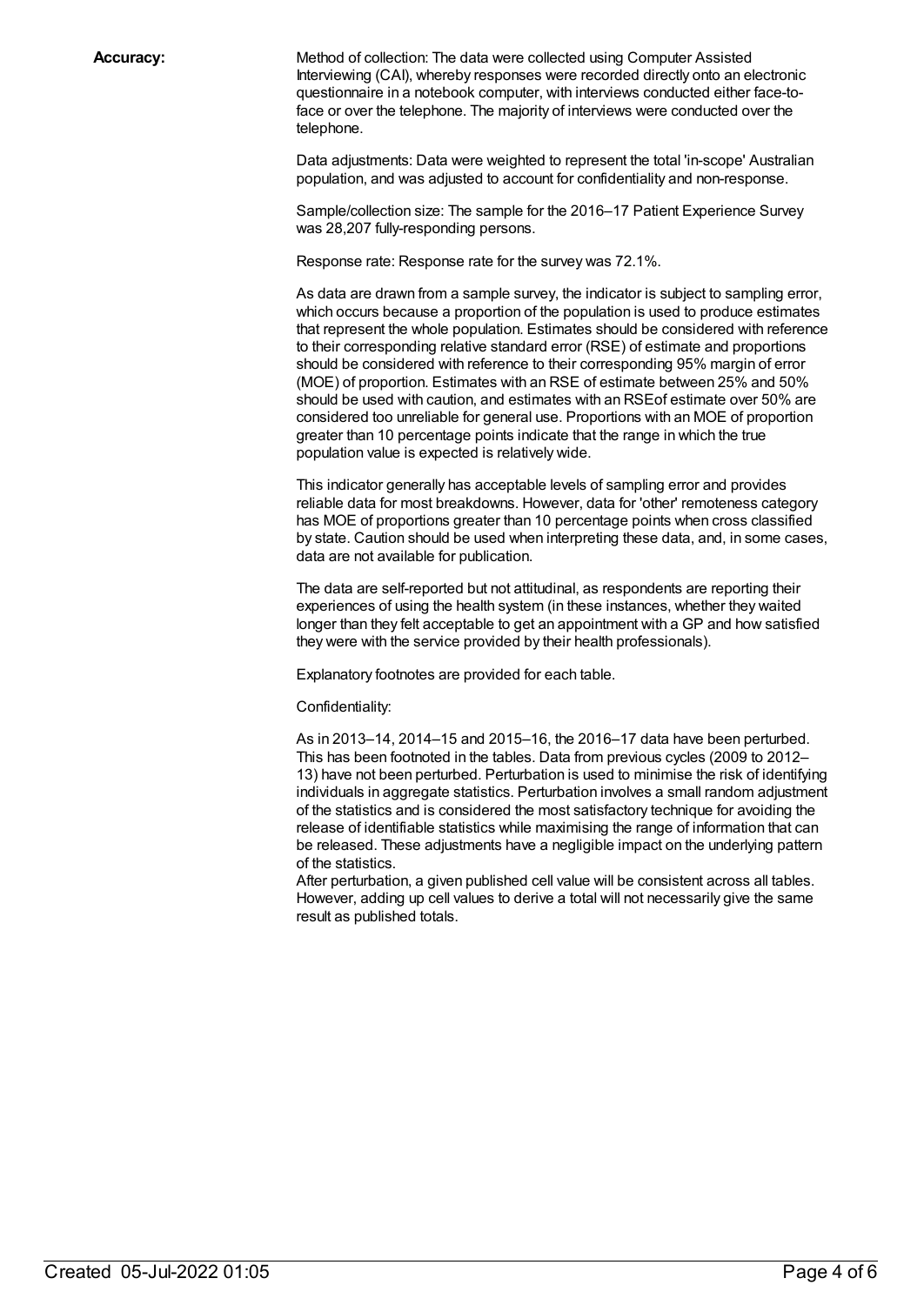**Coherence:** Consistency over time: 2009 was the first year data were collected for this indicator. Questions relating to this indicator were also asked in 2010–11, 2011– 12, 2012–13, 2013–14, 2014–15, 2015–16 and 2016–17.

Time series issues with this indicator are outlined below:

#### **Waited longer than felt acceptable to get an appointment with a GP:**

Data for 2016–17 is comparable to 2015–16, 2014–15, 2013–14 and 2012–13, but not prior to this (i.e. not comparable to 2011–12 or 2010–11). While the question wording itself did not change, the position in the survey (i.e. where the question was asked) changed in 2011–12 and again in 2012–13. There has been a noticeable contextual effect with this change in question ordering, and ABS recommends that this data item is not comparable over time. This has been footnoted in the relevant tables.

Numerator/denominator: The numerator and denominator are directly comparable, one being a sub-population of the other.

The numerator and denominator are compiled from a single source. Jurisdiction estimate calculation: Jurisdiction estimates are calculated the same way, although the exclusion of discrete Indigenous communities in the sample will affect the Northern Territory more than it affects other jurisdictions. Jurisdiction/Australia estimate calculation: All estimates are compiled the same way.

Collections across populations: Data are collected the same way across all jurisdictions.

The Patient Experience Survey provides the only national data available for this indicator. At this stage, there are no other comparable data sources. Due to differences in survey scope, collection methodology and question wording, these data are not comparable to data from the 2012–13 Australian Aboriginal and Torres Strait Islander Health Survey (AATSIHS).

### **Source and reference attributes**